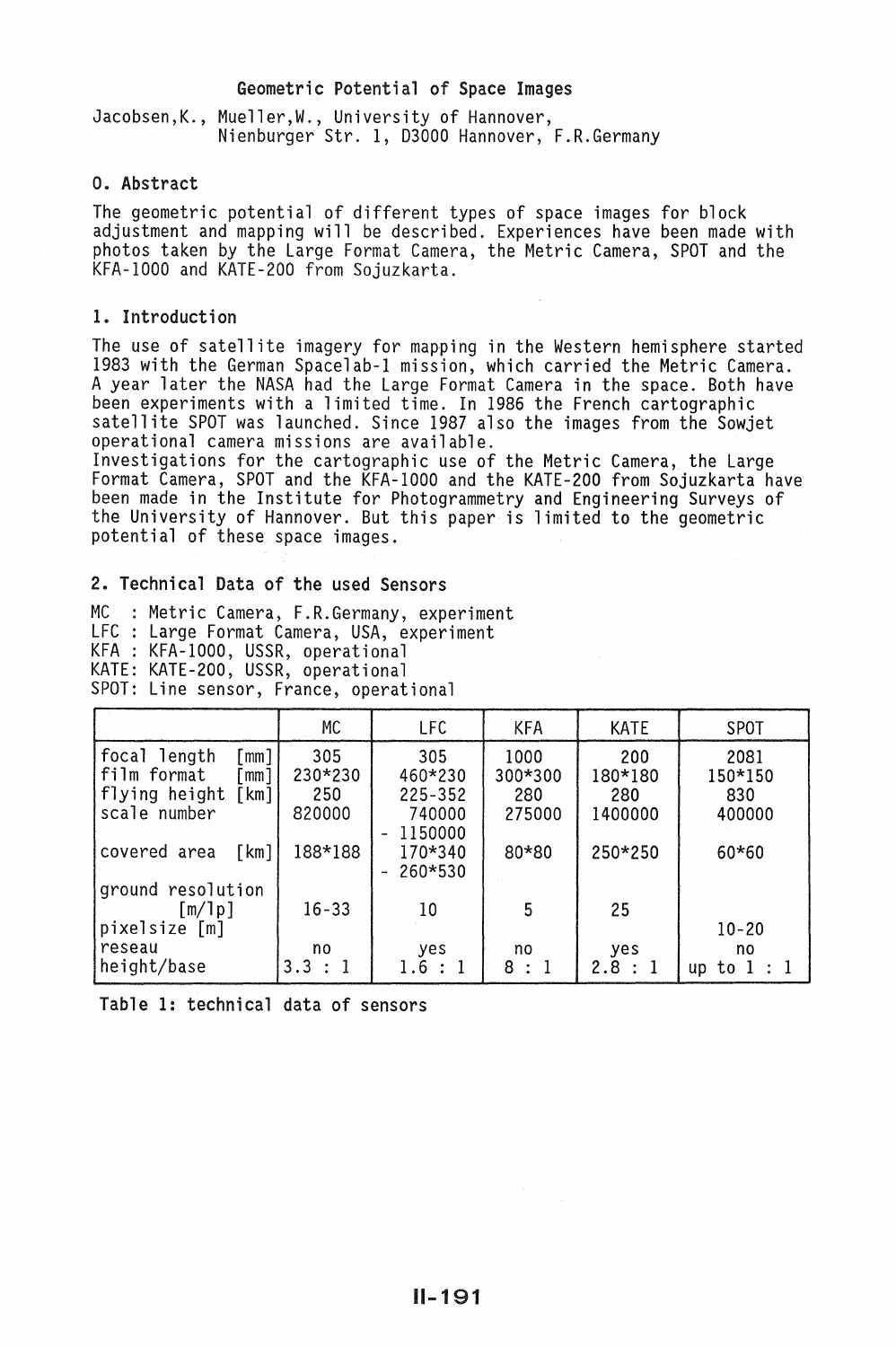special conditions:

- MC: no forward motion compensation, disadvantage: low sun angle film: Kodak 2443 false color infred + Kodak 2405 Double X
- forward motion compensation, reseau projected from back side reseau moved in relation to fiducial marks film: Kodak 3414 high definition
- KFA: radial symmetric lens distortion up to 600 microns film: 2 layer film
- KATE: set of 3 simultaneously used cameras film sensitivity: camera 1: 700 ~ 850 nm camera 2: 600 - 700 nm camera 3: 510 - 600 nm SPOT: line sensor, standard displayed film format: 150 mm \* 150 mm with a pixel size of 25 microns for panchromatic mode or 50 microns for multispectral mode sensitivity for panchromatic mode: 510 - 730 nm for multispectral mode: 500 - 590 nm, 610 - 680 nm, 790 - 890 nm nadir angle changeable +/- 27 degrees

## 3. Data Aquisition for Block Adjustment

Based on the space photographs bundle block adjustments with the Hannover program system BLUH, in the case of SPOT with BINGO have been computed. The computations have been done in tangential plane coordinate systems to the earth ellipsoid because the geometric effect of map projection is not negligible and the earth curvature effect can not be fitted accurate enough just by changing the photo coordinates. The photo coordinates have been measured computer supported by means of the Hannover program 8159 with the Planicomp. The first identification of control points is very time consuming, so the photos are measured two times, the second time based on the result of the first measurement. Only the second data set has been used for the final block adjustment because it is not effected by geometric changes of the instrument caused by the slow first data aquisition.

#### 4. Preparation of the Photo Coordinates

Metric Camera: The metric camera has not a reseau, so the preparation of photo coordinates was limited to the radial symmetric lens distortion, which does not exceed 3 microns and the refraction, which is limited to 2 microns.

Large Format Camera: The reseau of the Large Format Camera is projected

from the preasure plate to the film. The plate is moved by forward motion compensation, so there is no fixed relation between the reseau grid and the fiducial marks. The calibrated reseau point coordinates have been transformed to the photo coordinates and based on the differences at the neighboured 4 points, corrections by bilinear interpolation have been done. A mean square correction of +/- 3.9 microns has been respected with maximal corrections of 17 microns. The radial symmetric lens distortion has close to the corners values up to 24 microns.

KFA-1000: The format of 300 mm  $*$  300 mm can not be handled in the

analytical plotters, so copies with a format of 230 mm \* 300 mm have been used. The KFA-1000 has 9 fiducial marks, 4 in the corners, 4 in the centre of each side and 1 in the photo centre. So the transformation to the calibrated fiducial mark coordinates is not a problem. The radial symmetric<br>lens distortion has values up to 600 microns but with a simple dependency of the third power of the radius.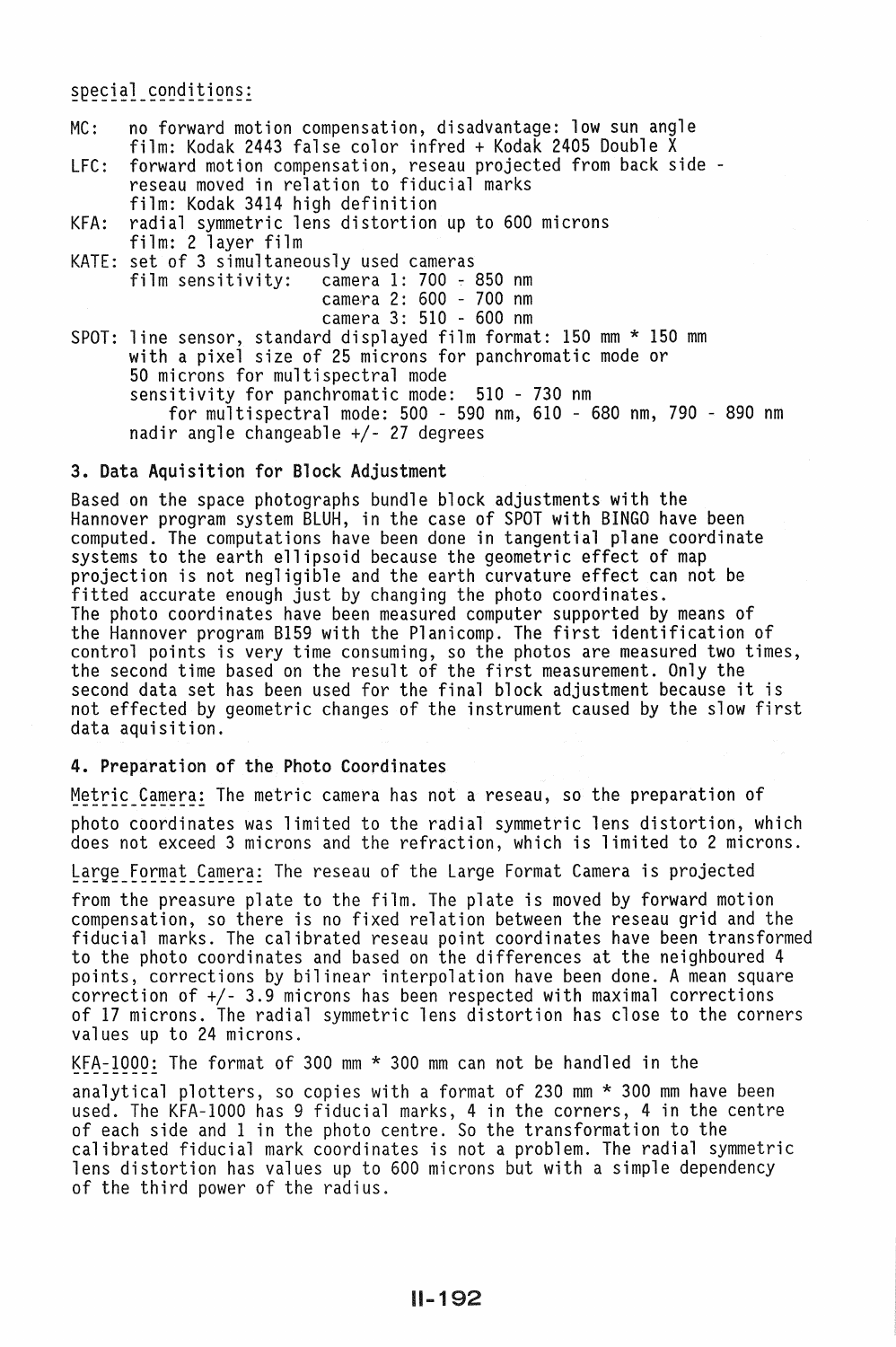KATE-200: Each of the three simultaneously used cameras has a reseau with a spacing of 1 cm.



The mean square differences at reseau points are between +/- 3 and +/- 4.5 microns with maximal values up to<br>12 microns. There is a strong 12 microns. There is a strong<br>correlation between neighboured<br>points, so it is not necessary to measure 17 \* 17 reseau points. Without loss of accuracy it is enough to use only each second point (  $9 * 9$  points).

## Fig. 1: differences at reseau points of the KATE-200

SPOT: The displayed Spot scenes have a different geometry like usual

photos. Just in x-direction there is a perspective geometry. For any different y-coordinate there is a different projection centre. This special geometry is respected in the block adjustment. But the block adjustment presumes an orientation of the satellite to a constant nadir angle. During the 9 seconds of registration one scene, there are high frequent changes of the satellite orientation.



#### Fig. 2: change of SPOT satellite orientation

The effect of these changes to the SPOT photo coordinates goes up to 45 microns.

# 5. Block Adjustment

One main problem in handling space photographs are control points. As control points, points from maps  $1:5000$  up to  $1:62000$  have been used. Such map points are not error free. The accuracy of points from 1 : 5000 is approximately  $+/$ - 2m, from 1 : 25 000 and also 1 : 50 000  $+/$ - 12m in X and Y. The height is in relation to the vertical accuracy determined by the space photographs more or less error free. In addition to the map accuracy there are problems in the identification of map positions in the images.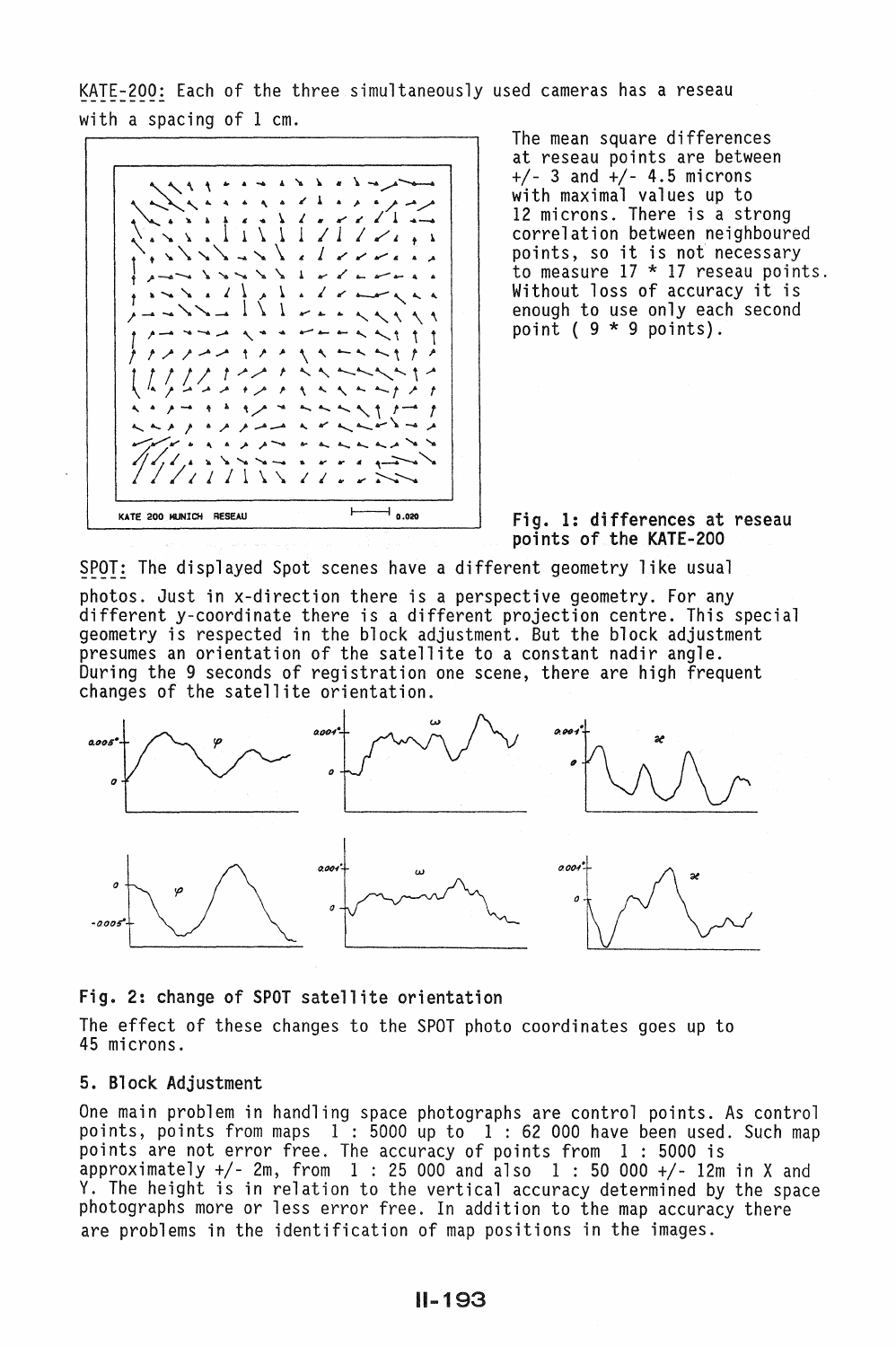Metric Camera

Several block adjustments have been done with Metric Camera photos.

| area           | control points | sigma0<br>microns | sх<br>m | m    | sz |
|----------------|----------------|-------------------|---------|------|----|
| Germany        |                |                   |         |      |    |
| Alps           | 65             | o.o               | 16.2    | 13.6 |    |
| east coast USA |                |                   |         | Δ    |    |

#### Table 2: bundle block adjustments with Metric Camera Photos

The wide range of accuracy is caused by the quality of the control points. In the case of North Germany only control points from maps 1 : 5000 have been used, for the other strips smaller map scales have been used. That means, not the quality of the point determination by Metric Camera photos has been checked, but the existing map accuracy. The same effect has been seen in adjsutments in Sudan and in China, where the control points also have not been accurate enough.

# Large Format Camera

At first only 4th generation copies of LFC photos have been available. Later on also 2nd generation copies have been used.

| area       |     | generation control points sigma0 | [microns] | SΧ<br>'n | s٧<br>m |  |
|------------|-----|----------------------------------|-----------|----------|---------|--|
| Germany    | 4th |                                  |           |          |         |  |
| N. Germany | 2nd | 53                               |           |          | 9.5     |  |
| Alps       | 4th |                                  |           |          | h       |  |

Table 3: bundle block adjustments with LFC photos

The remarkable quality difference of the results achieved with 2nd and 4th generation copies are demonstrating the negative influence of the copy process. Similar problems are existing with some MC-copies. Intensive investigations of the copy process with different copy devices have been<br>done. Especially with dodging instruments geometric problems are existing, but also other devices have to be handled carefully and it is not sufficiant to take care just about the photographic quality.

The better results achieved by the LFC photos in relation to the MC photos are caused, in the case of X and Y, by the better resolution of the LFC photos and in the case of the height in addition to this by the double height to base ratio. The effect of the height to base ratio is also demonstrated by the accuracy of points measured in two or three photos.

| photos/point |   |          |   | number of points |
|--------------|---|----------|---|------------------|
|              | m | m        |   |                  |
|              | m | 6.5<br>m | m |                  |

Table 4: LFC Alps effect of number of photos/point to accuracy

# KFA-1000

The photos taken with the KFA-1000 are sold by Sojuzkarta. The block by radial symmetric lens distortion. The results of the adjustments have been more or less the same because it was possible to fit the lens distortion by self calibration with additional parameters.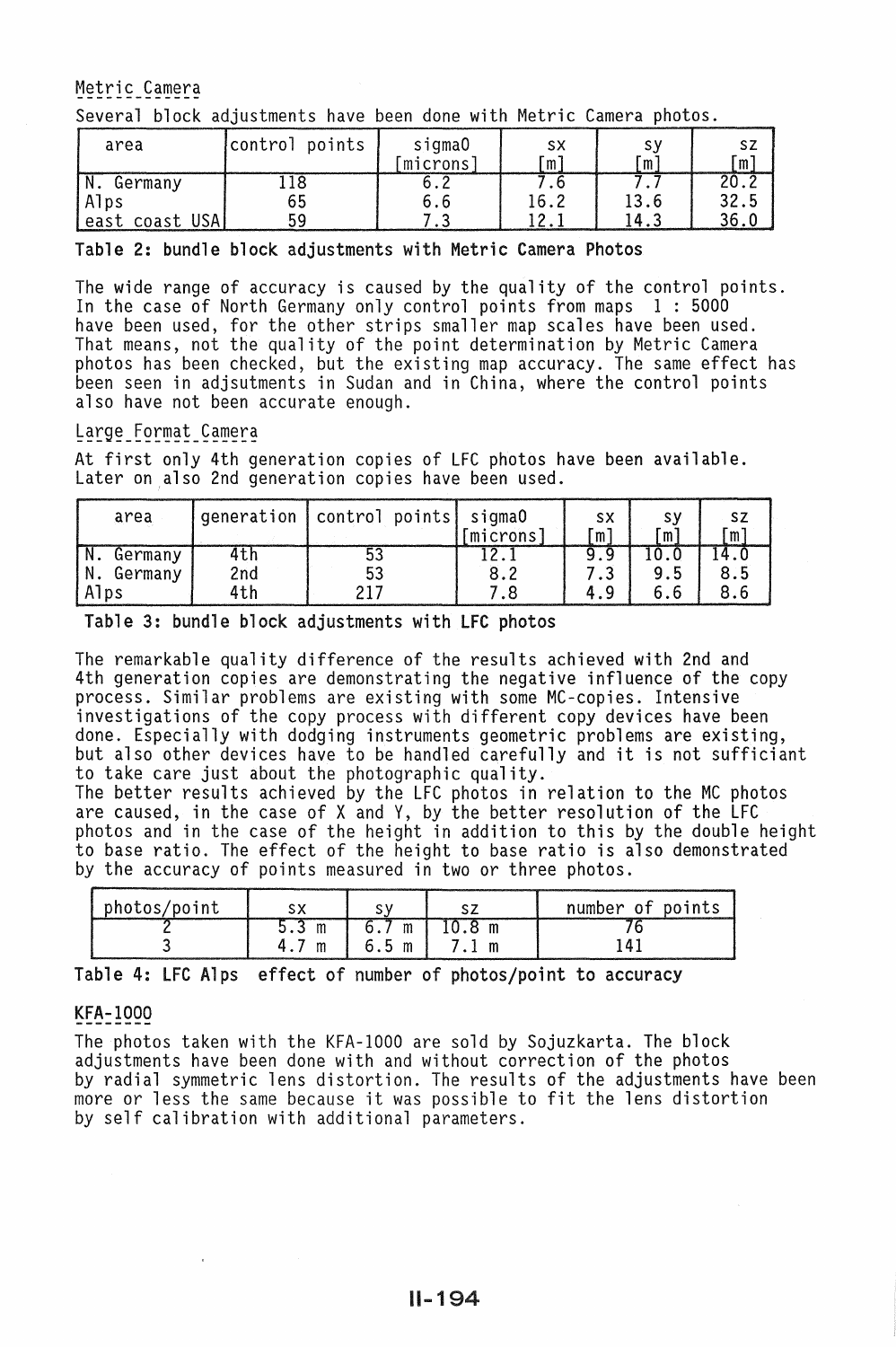

| area     | control points | sigma0<br>microns | sх<br>m | m    | ັm   |
|----------|----------------|-------------------|---------|------|------|
| Hannover |                |                   |         | י. כ | 36.3 |
| Munich   |                |                   |         | 0.5  | 29.  |

TABLE 5: bundle block adjustment with KFA-1000 photos

The horizontal accuracy of the adjustments with KFA-1000 photos has not reached the quality of the Metric Camera and the LFC photos, even by the better ground resolution. The geometric film quality seems to be limited. The lower height accuracy is caused by the height to base ratio.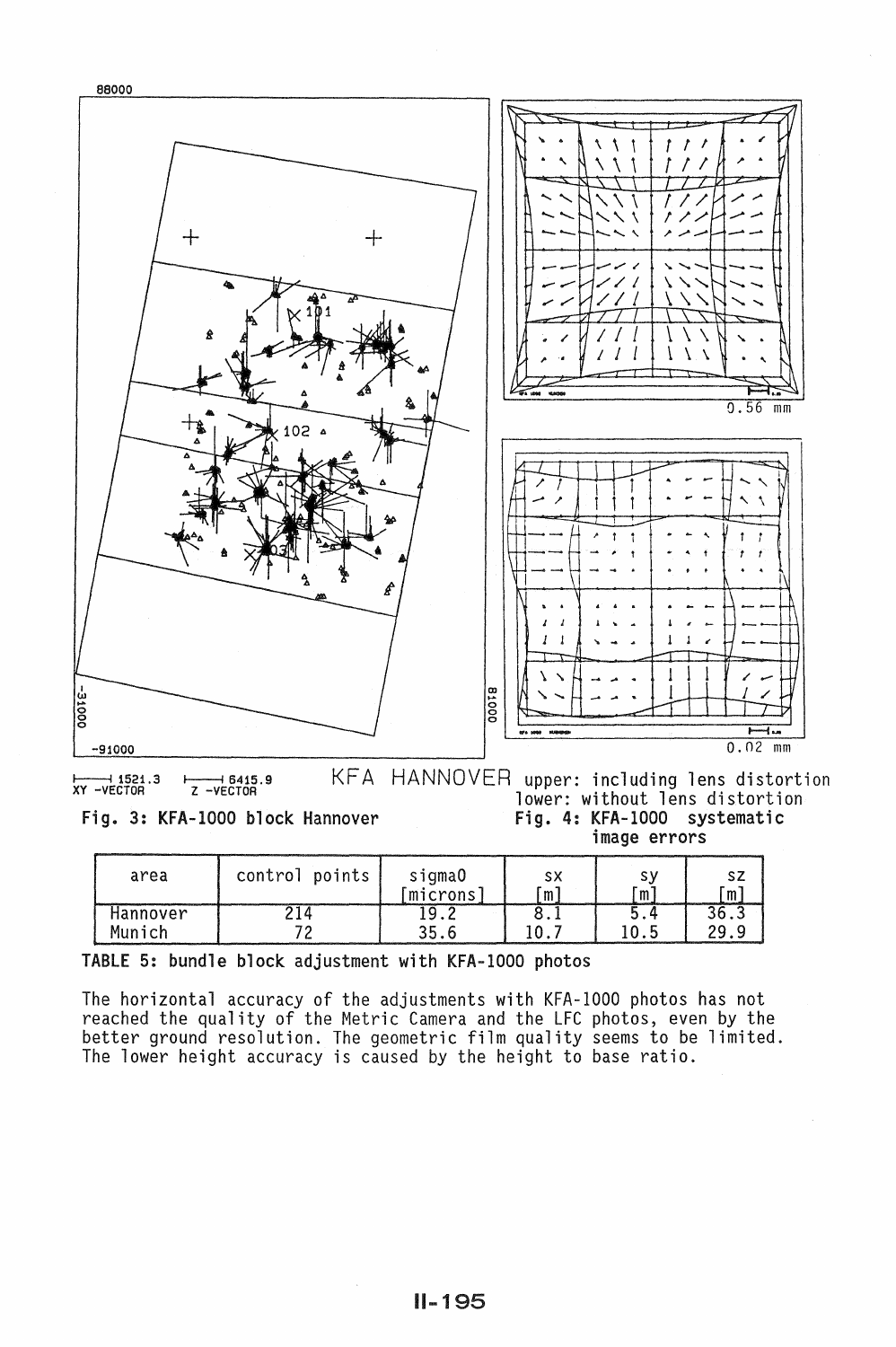# KATE-200

Close to Munich a block has been measured with photos from the three simultaneously used KATE-200 cameras.

| spectral range                                                                  | control points       | sigma0<br>[microns]          | <b>SX</b><br>[m]             | sу<br>ັm)                    | <b>SZ</b><br>m,              |
|---------------------------------------------------------------------------------|----------------------|------------------------------|------------------------------|------------------------------|------------------------------|
| 510<br>$600$ nm<br>$\sim$<br>$600 - 700$ nm<br>$-850$ nm<br>700<br>all together | 48<br>47<br>42<br>49 | 20.2<br>20.2<br>37.9<br>26.7 | 32.7<br>29.8<br>47.3<br>29.3 | 25.5<br>24.3<br>60.5<br>30.1 | 63.8<br>47.7<br>94.5<br>50.5 |

Table 6: bundle block adjustment with KATE-200 photos, block Munich

The low accuracy of the photos with the spectral range 700 - 850 nm is caused by the lower resolution ot these photos. But also if the scale difference is taken into account, the standard deviations are exceeding the results achieved by the other sensors. The main reason for this is the lower ground resolution. The identification of control points was very difficult.

SPOT

Two SPOT stereo scenes have been adjusted (Picht 1987).

| area | type                                              | base/height | sx<br>m | m | m |
|------|---------------------------------------------------|-------------|---------|---|---|
|      | Marseile panchromatic<br>Hannover   multispectral |             |         |   |   |

Table 7: block adjustment with SPOT scenes

The quality of the control points in the Marseile area is limited. So again we have the problem that this will limit the results. The limited height quality in the Hannover area can be explained by the lower base to height ratio and the lower resolution of the multispectral scenes. For photogrammetric purposes only panchromatic scenes with a base to height ratio of  $1 : 1$  should be used.

# 6. Comparison of Sensors

The results of the block adjustments are partially effected by the quality of the ground control. By this reason only the best results should be compared.

| sensor                  | area                              | scale number   height/base    |                    | SX, Y<br>m   | SΖ<br>m             |
|-------------------------|-----------------------------------|-------------------------------|--------------------|--------------|---------------------|
| МC<br>LFC<br><b>KFA</b> | N.<br>Germany<br>Alps<br>Hannover | 820 000<br>770 000<br>275 000 | 3.3<br>1.6<br>8.3  | 5.8<br>6.9   | 20.2<br>8.6<br>36.3 |
| <b>KATE</b><br>SPOT     | Munich<br>Marseile                | 400 000<br>400 000            | 2.8<br>$1\, .$ $0$ | 27.2<br>12.4 | 47.7<br>6.5         |

Table 8: results of block adjustment

The positional accuracy of the bundle block adjustments with MC, LFC and KFA photos are not so much different. The differences can be caused by<br>the quality of the control points. The positional accuracy of the SPOT evaluation seems to be influenced by not compensated remaining dynamic effects. The results achieved with the KATE-200 can not be compared with the results of the other sensors. Photos taken with the KATE-200 should not be used for mapping· if other space images are available.